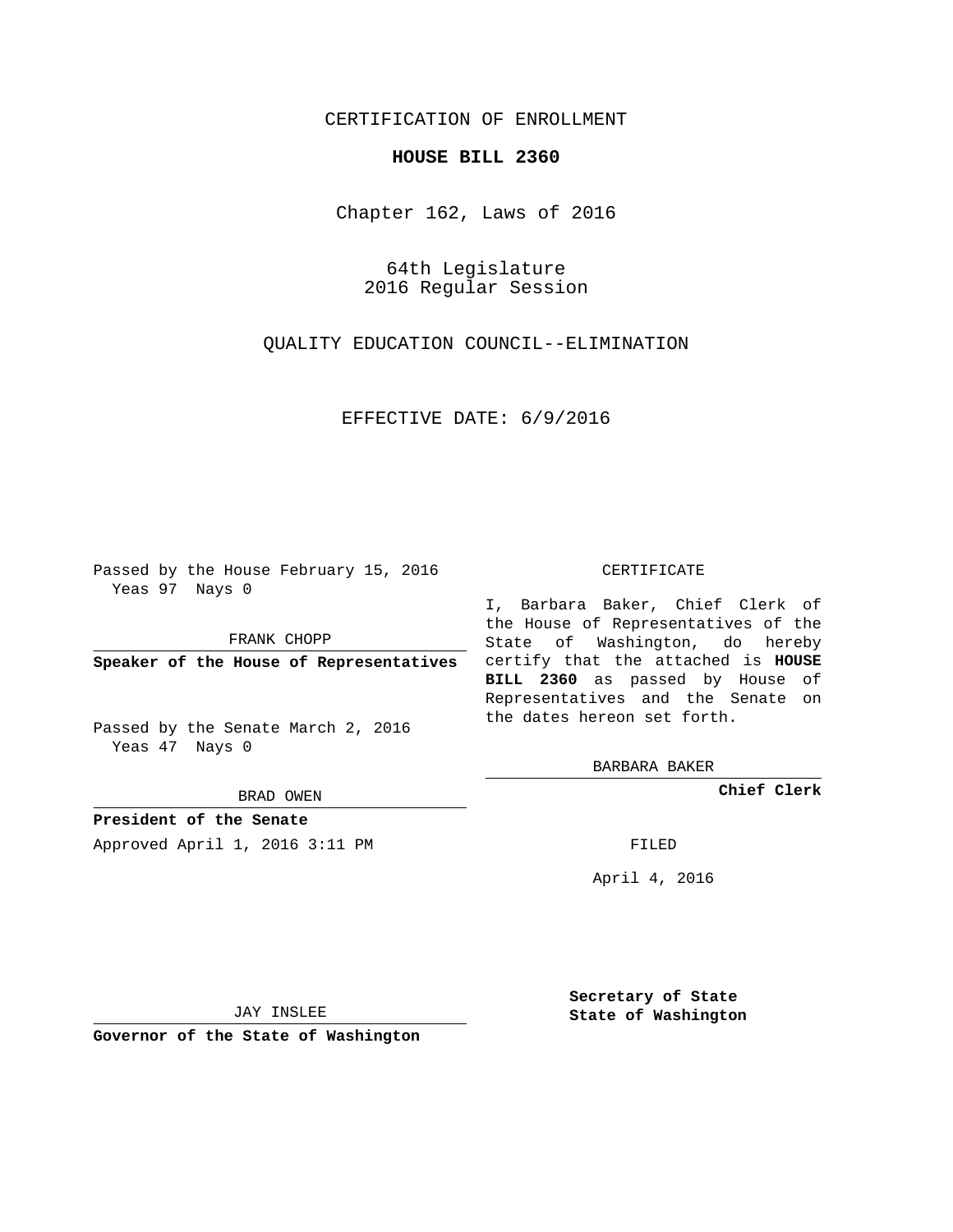## **HOUSE BILL 2360**

Passed Legislature - 2016 Regular Session

**State of Washington 64th Legislature 2016 Regular Session**

**By** Representatives Lytton, Magendanz, Sullivan, Reykdal, Rossetti, and Santos

Read first time 01/11/16. Referred to Committee on Education.

 AN ACT Relating to eliminating the quality education council; amending RCW 28A.175.075, 28A.230.090, 28A.300.136, and 28A.400.201; and repealing RCW 28A.290.010 and 28A.290.020.3

BE IT ENACTED BY THE LEGISLATURE OF THE STATE OF WASHINGTON:

 **Sec. 1.** RCW 28A.175.075 and 2013 c 23 s 46 are each amended to read as follows:6

 (1) The office of the superintendent of public instruction shall establish a state-level building bridges work group that includes K-12 and state agencies that work with youth who have dropped out or are at risk of dropping out of school. The following agencies shall appoint representatives to the work group: The office of the superintendent of public instruction, the workforce training and education coordinating board, the department of early learning, the employment security department, the state board for community and technical colleges, the department of health, the community mobilization office, and the children's services and behavioral health and recovery divisions of the department of social and health services. The work group should also consist of one representative from each of the following agencies and organizations: A statewide organization representing career and technical education programs including skill centers; the juvenile courts or the office of

p. 1 HB 2360.SL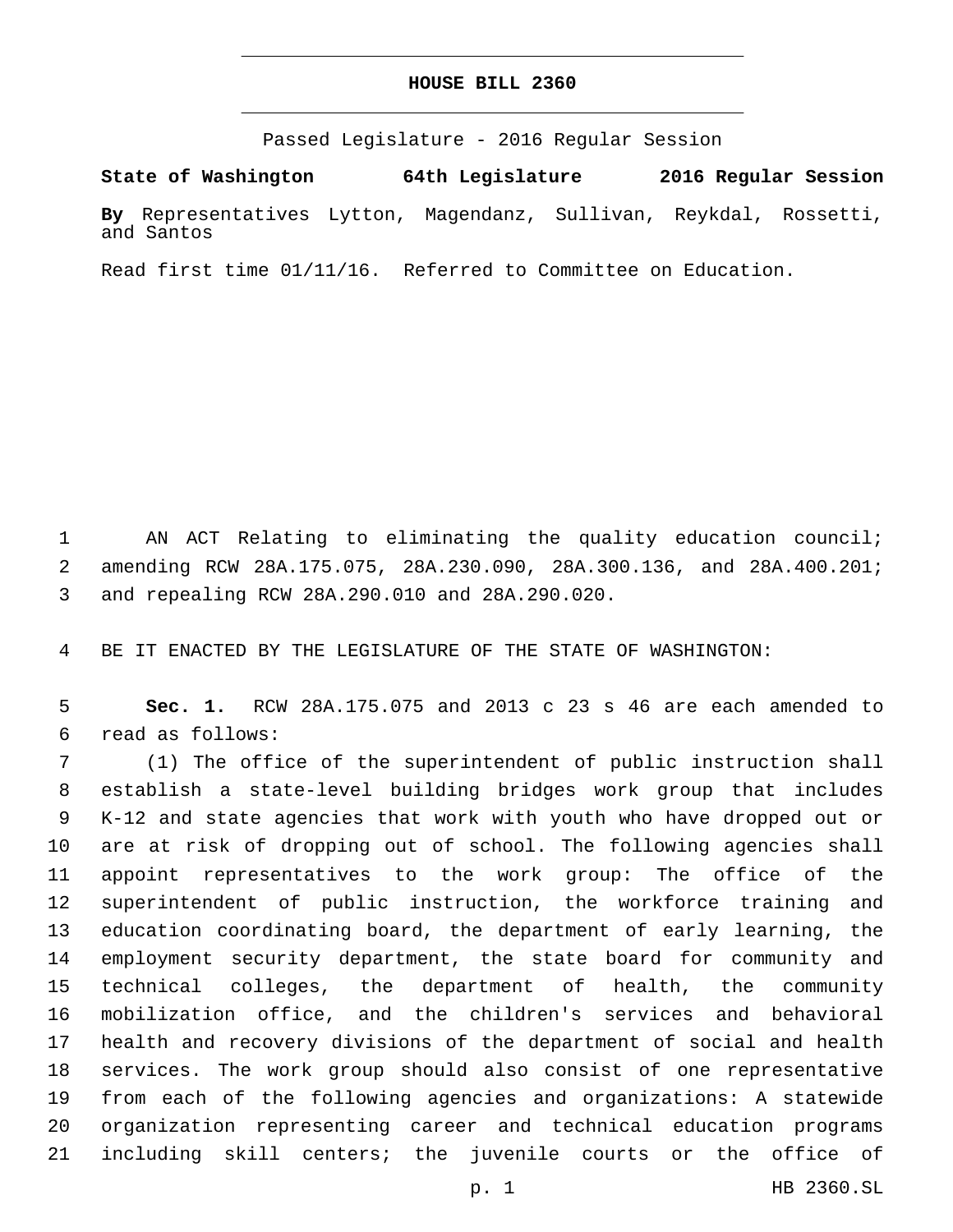juvenile justice, or both; the Washington association of prosecuting attorneys; the Washington state office of public defense; accredited institutions of higher education; the educational service districts; the area workforce development councils; parent and educator associations; educational opportunity gap oversight and accountability committee; office of the education ombuds; local school districts; agencies or organizations that provide services to 8 special education students; community organizations serving youth; federally recognized tribes and urban tribal centers; each of the 10 major political caucuses of the senate and house of representatives; 11 and the minority commissions.

 (2) To assist and enhance the work of the building bridges programs established in RCW 28A.175.025, the state-level work group 14 shall:

 (a) Identify and make recommendations to the legislature for the reduction of fiscal, legal, and regulatory barriers that prevent coordination of program resources across agencies at the state and 18 local level;

 (b) Develop and track performance measures and benchmarks for each partner agency or organization across the state including performance measures and benchmarks based on student characteristics 22 and outcomes specified in RCW 28A.175.035(1)(e); and

 (c) Identify research-based and emerging best practices regarding 24 prevention, intervention, and retrieval programs.

25 (3)(a) The work group shall report to the ((quality education 26 eouncil,) appropriate committees of the legislature( $(\tau)$ ) and the governor on an annual basis beginning December 1, 2007, with proposed strategies for building K-12 dropout prevention, intervention, and reengagement systems in local communities throughout the state including, but not limited to, recommendations for implementing emerging best practices, needed additional resources, and eliminating barriers.32

(b) By September 15, 2010, the work group shall report on:

 (i) A recommended state goal and annual state targets for the percentage of students graduating from high school;

 (ii) A recommended state goal and annual state targets for the percentage of youth who have dropped out of school who should be reengaged in education and be college and work ready;

 (iii) Recommended funding for supporting career guidance and the planning and implementation of K-12 dropout prevention, intervention,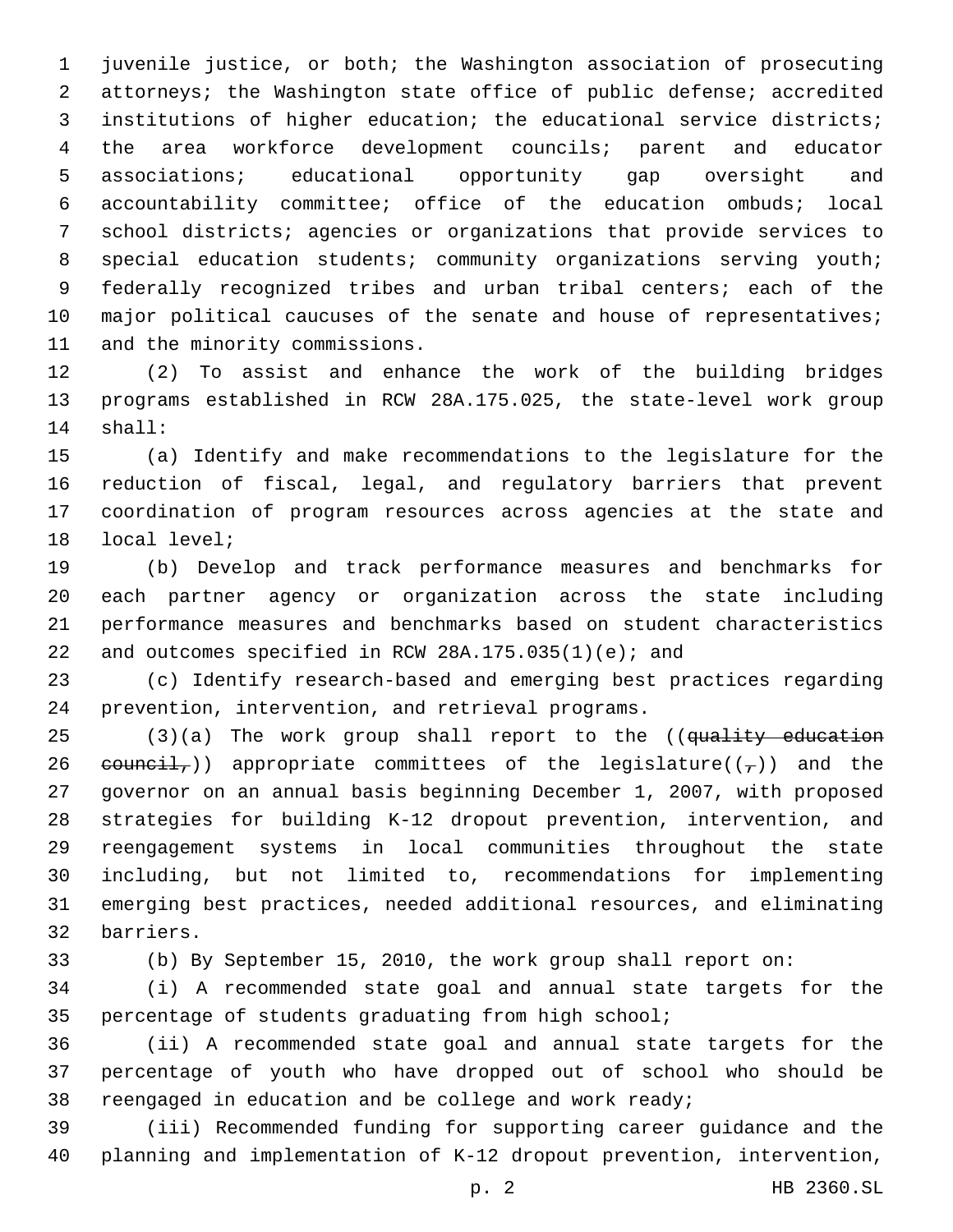and reengagement systems in school districts and a plan for phasing the funding into the program of basic education, beginning in the 3 2011-2013 biennium; and

 (iv) A plan for phasing in the expansion of the current school improvement planning program to include state-funded, dropout-focused school improvement technical assistance for school districts in significant need of improvement regarding high school graduation 8 rates.

 (4) State agencies in the building bridges work group shall work together, wherever feasible, on the following activities to support school/family/community partnerships engaged in building K-12 dropout prevention, intervention, and reengagement systems:

 (a) Providing opportunities for coordination and flexibility of 14 program eligibility and funding criteria;

15 (b) Providing joint funding;

 (c) Developing protocols and templates for model agreements on 17 sharing records and data;

 (d) Providing joint professional development opportunities that 19 provide knowledge and training on:

20 (i) Research-based and promising practices;

 (ii) The availability of programs and services for vulnerable youth; and

23 (iii) Cultural competence.

 (5) The building bridges work group shall make recommendations to the governor and the legislature by December 1, 2010, on a state- level and regional infrastructure for coordinating services for vulnerable youth. Recommendations must address the following issues:

 (a) Whether to adopt an official conceptual approach or framework for all entities working with vulnerable youth that can support 30 coordinated planning and evaluation;

 (b) The creation of a performance-based management system, including outcomes, indicators, and performance measures relating to vulnerable youth and programs serving them, including accountability 34 for the dropout issue;

 (c) The development of regional and/or county-level multipartner youth consortia with a specific charge to assist school districts and local communities in building K-12 comprehensive dropout prevention, 38 intervention, and reengagement systems;

 (d) The development of integrated or school-based one-stop 40 shopping for services that would: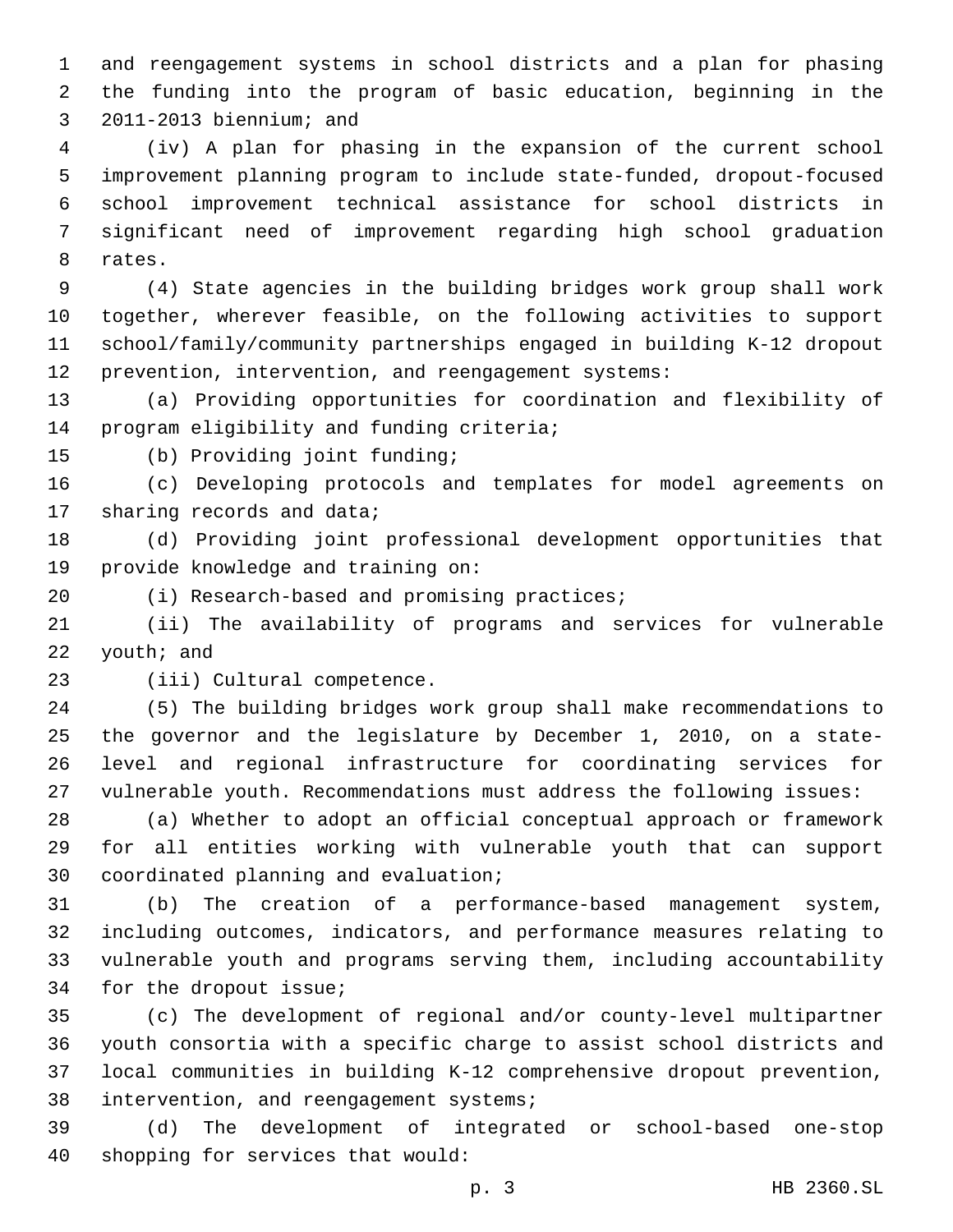(i) Provide individualized attention to the neediest youth and prioritized access to services for students identified by a dropout 3 early warning and intervention data system;

 (ii) Establish protocols for coordinating data and services, including getting data release at time of intake and common assessment and referral processes; and6

(iii) Build a system of single case managers across agencies;

 (e) Launching a statewide media campaign on increasing the high 9 school graduation rate; and

 (f) Developing a statewide database of available services for 11 vulnerable youth.

 **Sec. 2.** RCW 28A.230.090 and 2014 c 217 s 202 are each amended to 13 read as follows:

 (1) The state board of education shall establish high school graduation requirements or equivalencies for students, except as provided in RCW 28A.230.122 and except those equivalencies established by local high schools or school districts under RCW 28A.230.097. The purpose of a high school diploma is to declare that a student is ready for success in postsecondary education, gainful employment, and citizenship, and is equipped with the skills to be a 21 lifelong learner.

 (a) Any course in Washington state history and government used to fulfill high school graduation requirements shall consider including information on the culture, history, and government of the American Indian peoples who were the first inhabitants of the state.

 (b) The certificate of academic achievement requirements under RCW 28A.655.061 or the certificate of individual achievement requirements under RCW 28A.155.045 are required for graduation from a public high school but are not the only requirements for graduation.

 (c) Any decision on whether a student has met the state board's high school graduation requirements for a high school and beyond plan shall remain at the local level. Effective with the graduating class of 2015, the state board of education may not establish a requirement for students to complete a culminating project for graduation.

 (d)(i) The state board of education shall adopt rules to implement the career and college ready graduation requirement proposal adopted under board resolution on November 10, 2010, and revised on January 9, 2014, to take effect beginning with the graduating class of 2019 or as otherwise provided in this subsection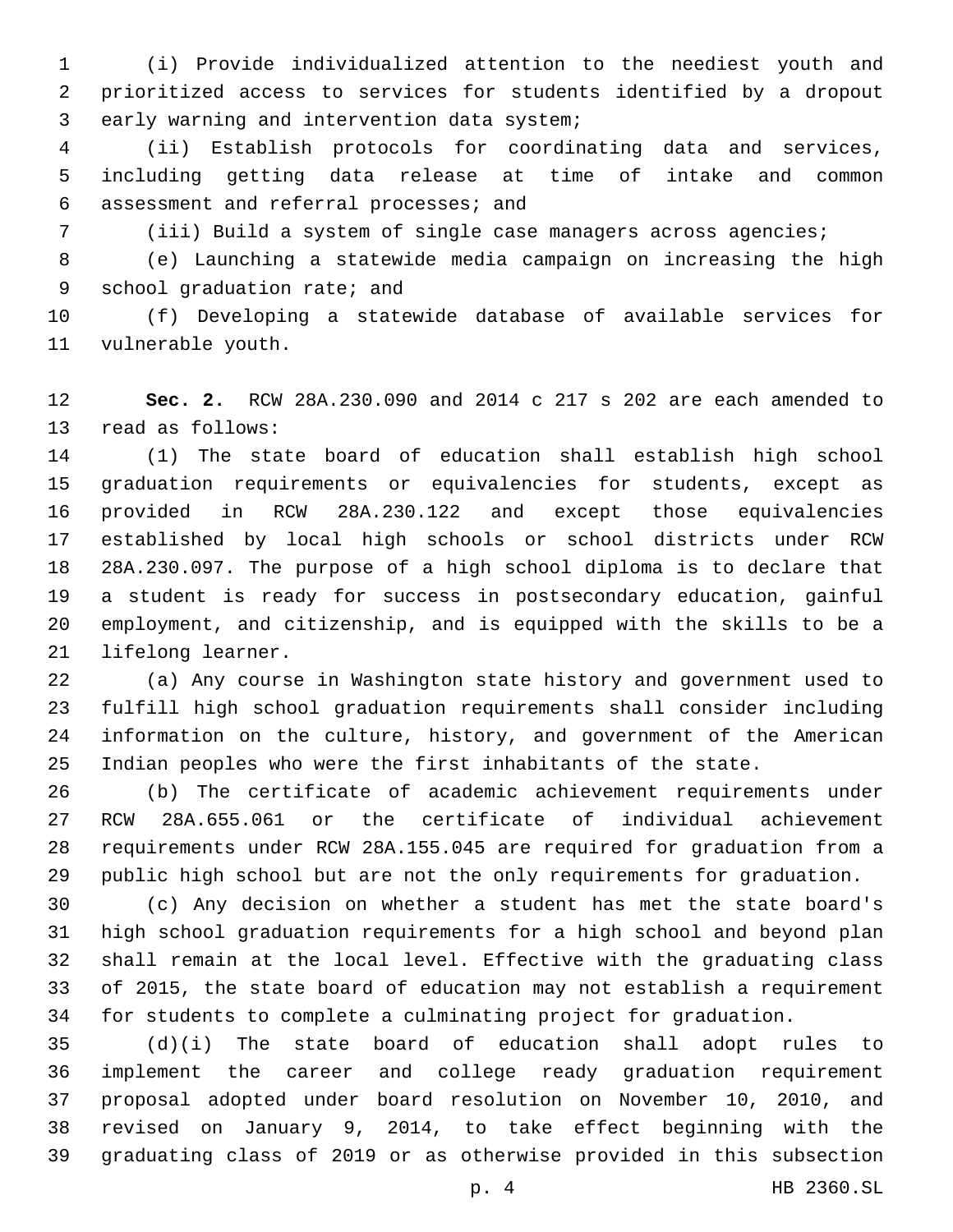(1)(d). The rules must include authorization for a school district to waive up to two credits for individual students based on unusual circumstances and in accordance with written policies that must be adopted by each board of directors of a school district that grants diplomas. The rules must also provide that the content of the third credit of mathematics and the content of the third credit of science may be chosen by the student based on the student's interests and high school and beyond plan with agreement of the student's parent or guardian or agreement of the school counselor or principal.

 (ii) School districts may apply to the state board of education for a waiver to implement the career and college ready graduation requirement proposal beginning with the graduating class of 2020 or 2021 instead of the graduating class of 2019. In the application, a school district must describe why the waiver is being requested, the specific impediments preventing timely implementation, and efforts that will be taken to achieve implementation with the graduating class proposed under the waiver. The state board of education shall grant a waiver under this subsection (1)(d) to an applying school district at the next subsequent meeting of the board after receiving 20 an application.

 (2)(a) In recognition of the statutory authority of the state board of education to establish and enforce minimum high school graduation requirements, the state board shall periodically reevaluate the graduation requirements and shall report such findings to the legislature in a timely manner as determined by the state 26 board.

 (b) The state board shall reevaluate the graduation requirements for students enrolled in vocationally intensive and rigorous career and technical education programs, particularly those programs that lead to a certificate or credential that is state or nationally recognized. The purpose of the evaluation is to ensure that students enrolled in these programs have sufficient opportunity to earn a certificate of academic achievement, complete the program and earn the program's certificate or credential, and complete other state and 35 local graduation requirements.

 (c) The state board shall forward any proposed changes to the high school graduation requirements to the education committees of 38 the legislature for review ((and to the quality education council established under RCW 28A.290.010)). The legislature shall have the opportunity to act during a regular legislative session before the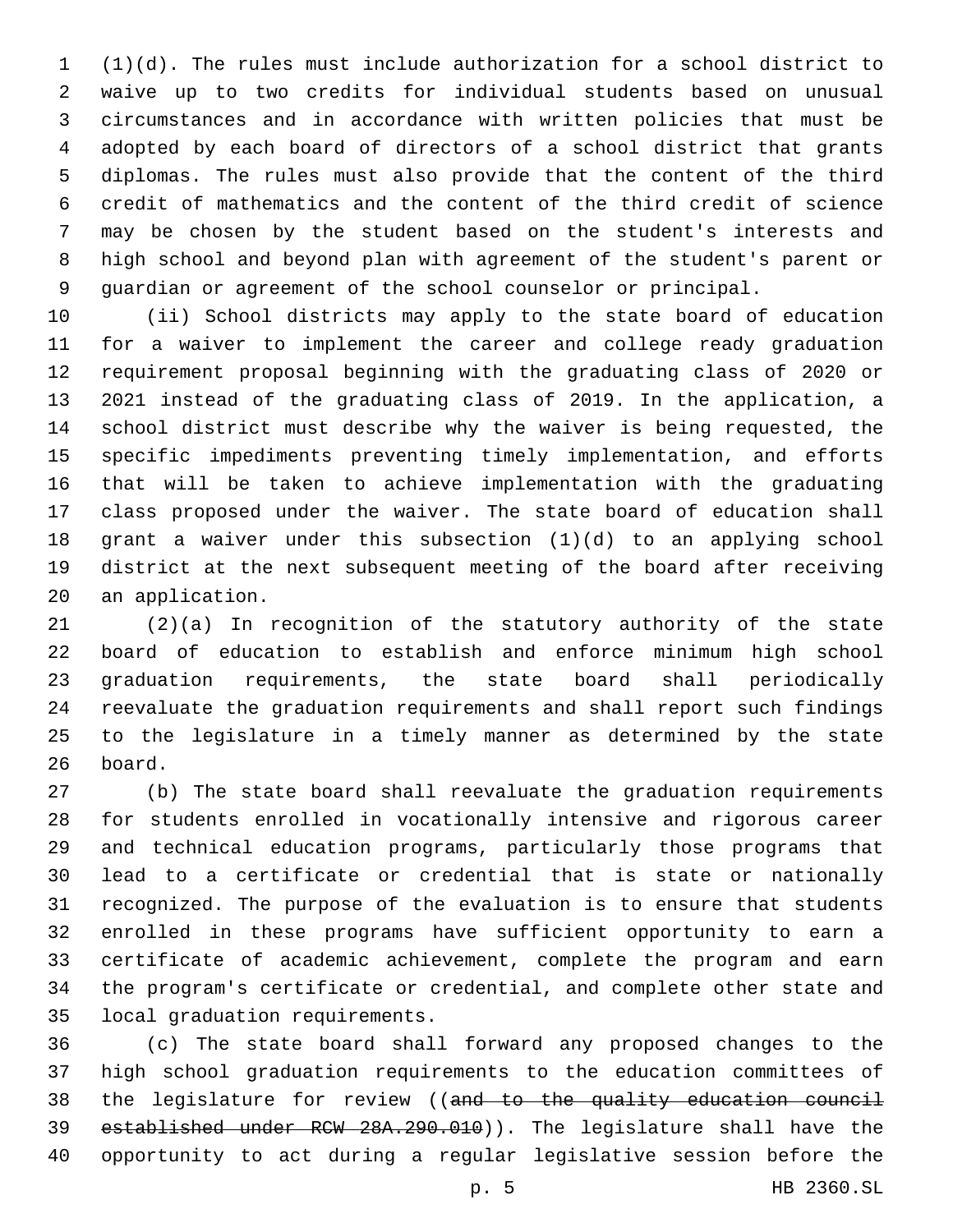changes are adopted through administrative rule by the state board. Changes that have a fiscal impact on school districts, as identified by a fiscal analysis prepared by the office of the superintendent of public instruction, shall take effect only if formally authorized and funded by the legislature through the omnibus appropriations act or 6 other enacted legislation.

 (3) Pursuant to any requirement for instruction in languages other than English established by the state board of education or a local school district, or both, for purposes of high school graduation, students who receive instruction in American sign language or one or more American Indian languages shall be considered to have satisfied the state or local school district graduation requirement for instruction in one or more languages other than 14 English.

 (4) If requested by the student and his or her family, a student who has completed high school courses before attending high school shall be given high school credit which shall be applied to fulfilling high school graduation requirements if:

 (a) The course was taken with high school students, if the academic level of the course exceeds the requirements for seventh and eighth grade classes, and the student has successfully passed by completing the same course requirements and examinations as the high 23 school students enrolled in the class; or

 (b) The academic level of the course exceeds the requirements for seventh and eighth grade classes and the course would qualify for high school credit, because the course is similar or equivalent to a course offered at a high school in the district as determined by the 28 school district board of directors.

 (5) Students who have taken and successfully completed high school courses under the circumstances in subsection (4) of this section shall not be required to take an additional competency examination or perform any other additional assignment to receive 33 credit.

 (6) At the college or university level, five quarter or three 35 semester hours equals one high school credit.

 **Sec. 3.** RCW 28A.300.136 and 2013 c 23 s 49 are each amended to 37 read as follows:

 (1) An educational opportunity gap oversight and accountability committee is created to synthesize the findings and recommendations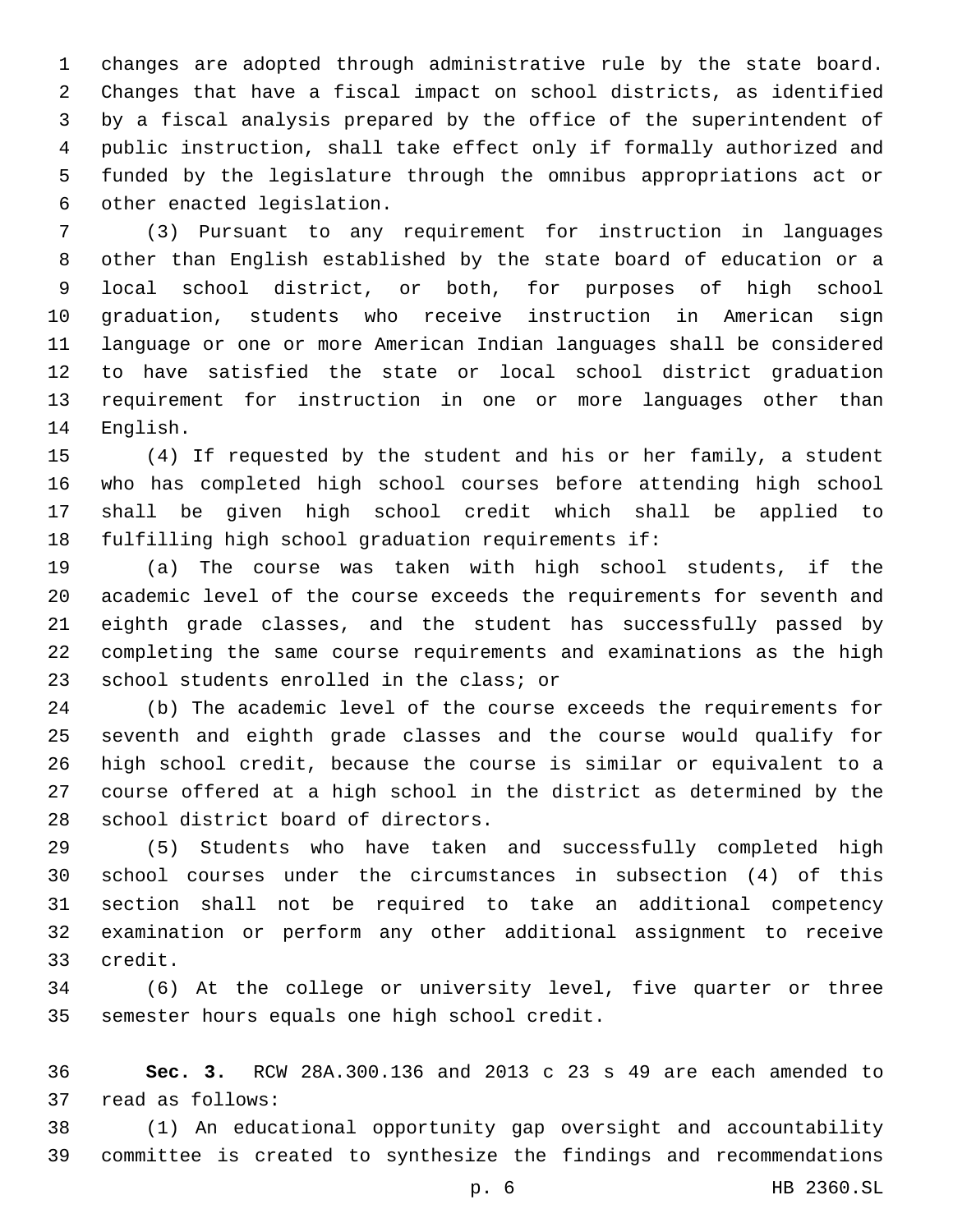from the 2008 achievement gap studies into an implementation plan, and to recommend policies and strategies to the superintendent of public instruction, the professional educator standards board, and the state board of education to close the achievement gap.

 (2) The committee shall recommend specific policies and 6 strategies in at least the following areas:

 (a) Supporting and facilitating parent and community involvement 8 and outreach;

 (b) Enhancing the cultural competency of current and future educators and the cultural relevance of curriculum and instruction;

 (c) Expanding pathways and strategies to prepare and recruit 12 diverse teachers and administrators;

 (d) Recommending current programs and resources that should be 14 redirected to narrow the gap;

 (e) Identifying data elements and systems needed to monitor 16 progress in closing the gap;

 (f) Making closing the achievement gap part of the school and 18 school district improvement process; and

 (g) Exploring innovative school models that have shown success in 20 closing the achievement gap.

 (3) Taking a multidisciplinary approach, the committee may seek input and advice from other state and local agencies and organizations with expertise in health, social services, gang and violence prevention, substance abuse prevention, and other issues that disproportionately affect student achievement and student 26 success.

 (4) The educational opportunity gap oversight and accountability committee shall be composed of the following members:

 (a) The chairs and ranking minority members of the house and 30 senate education committees, or their designees;

 (b) One additional member of the house of representatives appointed by the speaker of the house and one additional member of 33 the senate appointed by the president of the senate;

(c) A representative of the office of the education ombuds;

 (d) A representative of the center for the improvement of student learning in the office of the superintendent of public instruction;

 (e) A representative of federally recognized Indian tribes whose traditional lands and territories lie within the borders of Washington state, designated by the federally recognized tribes; and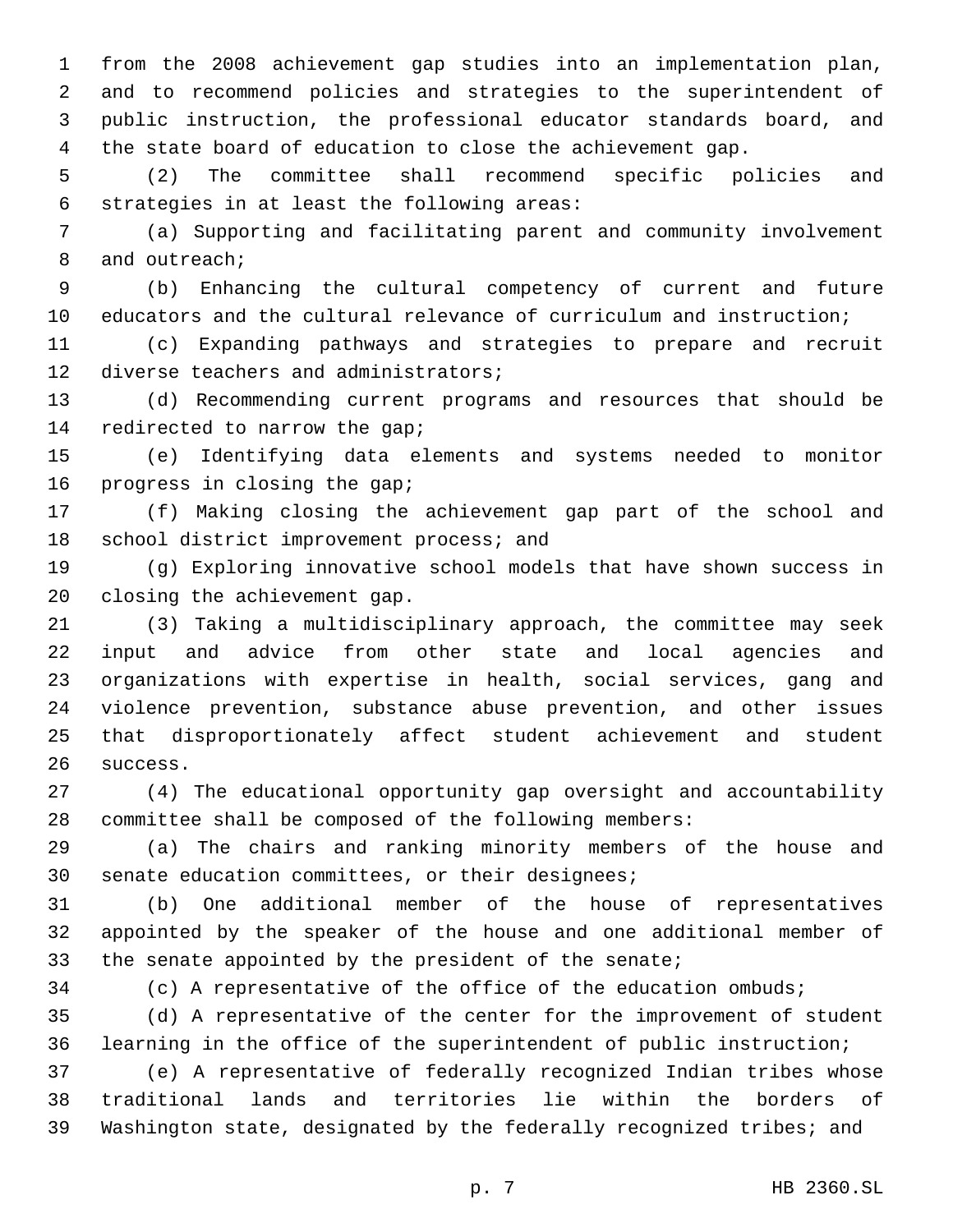(f) Four members appointed by the governor in consultation with the state ethnic commissions, who represent the following populations: African-Americans, Hispanic Americans, Asian Americans, 4 and Pacific Islander Americans.

 (5) The governor and the tribes are encouraged to designate members who have experience working in and with schools.

 (6) The committee may convene ad hoc working groups to obtain additional input and participation from community members. Members of ad hoc working groups shall serve without compensation and shall not 10 be reimbursed for travel or other expenses.

 (7) The chair or cochairs of the committee shall be selected by the members of the committee. Staff support for the committee shall be provided by the center for the improvement of student learning. Members of the committee shall serve without compensation but must be reimbursed as provided in RCW 43.03.050 and 43.03.060. Legislative members of the committee shall be reimbursed for travel expenses in 17 accordance with RCW 44.04.120.

 (8) The superintendent of public instruction, the state board of 19 education, and the professional educator standards board( $\frac{1}{1}$  and the quality education council)) shall work collaboratively with the educational opportunity gap oversight and accountability committee to 22 close the achievement gap.

 **Sec. 4.** RCW 28A.400.201 and 2011 1st sp.s. c 43 s 468 are each 24 amended to read as follows:

 (1) The legislature recognizes that providing students with the opportunity to access a world-class educational system depends on our continuing ability to provide students with access to world-class educators. The legislature also understands that continuing to attract and retain the highest quality educators will require increased investments. The legislature intends to enhance the current salary allocation model and recognizes that changes to the current model cannot be imposed without great deliberation and input from teachers, administrators, and classified employees. Therefore, it is the intent of the legislature to begin the process of developing an enhanced salary allocation model that is collaboratively designed to ensure the rationality of any conclusions regarding what constitutes 37 adequate compensation.

 (2) Beginning July 1, 2011, the office of the superintendent of public instruction, in collaboration with the human resources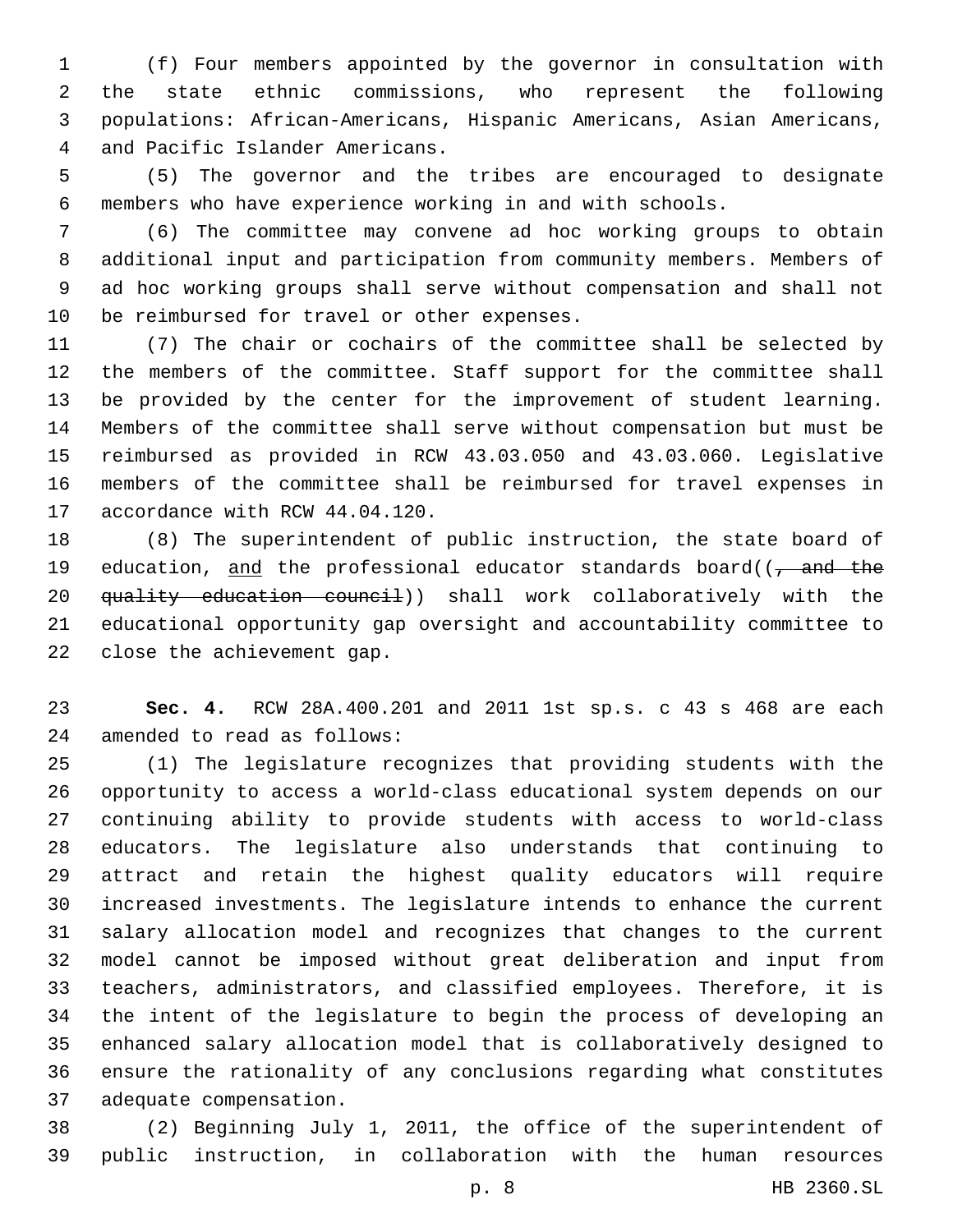director in the office of financial management, shall convene a technical working group to recommend the details of an enhanced salary allocation model that aligns state expectations for educator development and certification with the compensation system and establishes recommendations for a concurrent implementation schedule. In addition to any other details the technical working group deems necessary, the technical working group shall make recommendations on 8 the following:

 (a) How to reduce the number of tiers within the existing salary 10 allocation model;

(b) How to account for labor market adjustments;

 (c) How to account for different geographic regions of the state where districts may encounter difficulty recruiting and retaining 14 teachers;

(d) The role of and types of bonuses available;

 (e) Ways to accomplish salary equalization over a set number of 17 years; and

 (f) Initial fiscal estimates for implementing the recommendations including a recognition that staff on the existing salary allocation model would have the option to grandfather in permanently to the 21 existing schedule.

 (3) As part of its work, the technical working group shall conduct or contract for a preliminary comparative labor market analysis of salaries and other compensation for school district employees to be conducted and shall include the results in any reports to the legislature. For the purposes of this subsection, "salaries and other compensation" includes average base salaries, average total salaries, average employee basic benefits, and 29 retirement benefits.

 (4) The analysis required under subsection (1) of this section 31 must:

 (a) Examine salaries and other compensation for teachers, other certificated instructional staff, principals, and other building- level certificated administrators, and the types of classified 35 employees for whom salaries are allocated;

 (b) Be calculated at a statewide level that identifies labor markets in Washington through the use of data from the United States bureau of the census and the bureau of labor statistics; and

 (c) Include a comparison of salaries and other compensation to the appropriate labor market for at least the following subgroups of